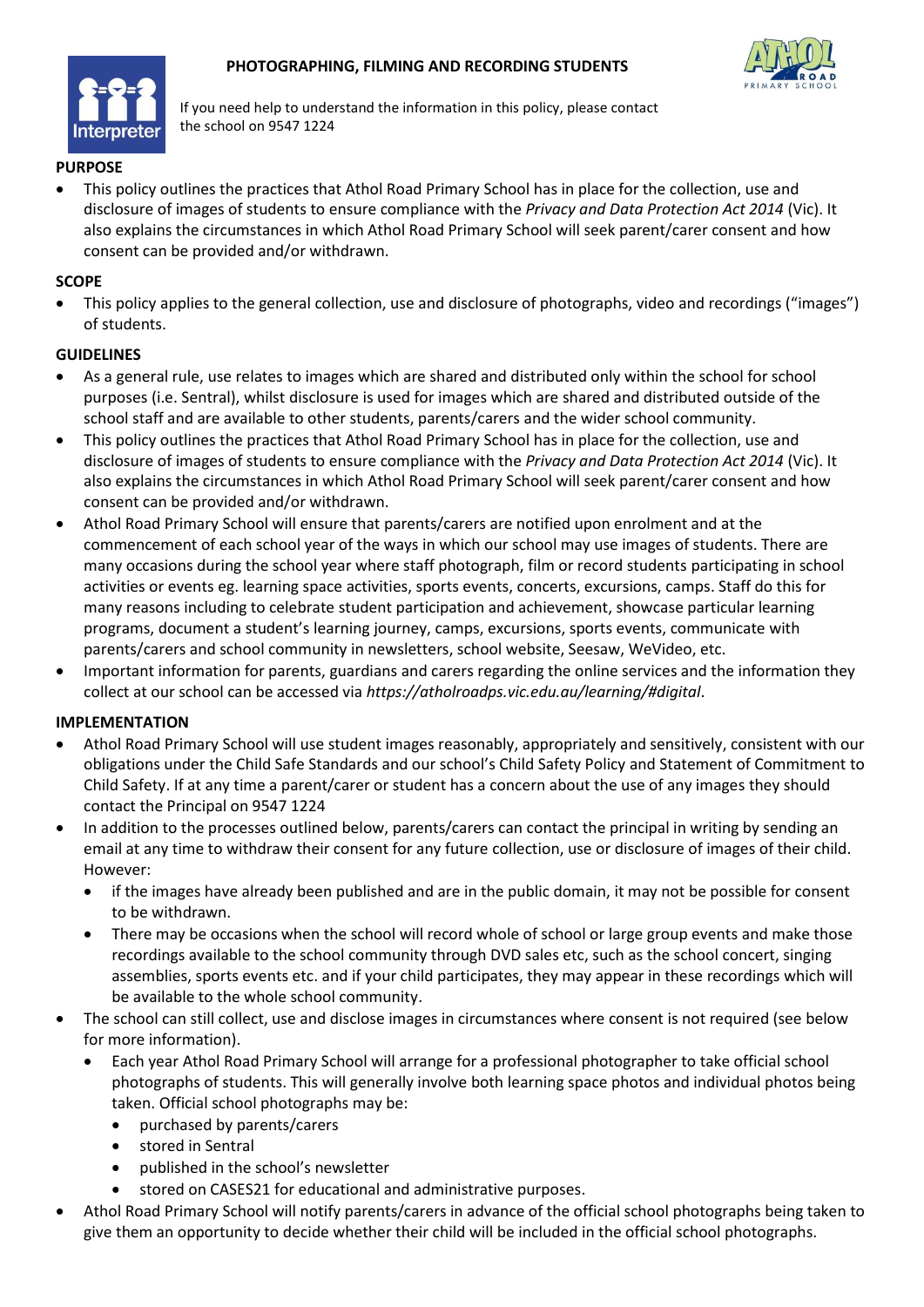- Parents/carers who choose to opt-out of having their child participate in official school photographs must contact the school office on 9547 1224 before the date photos are scheduled to be taken to advise that their child will not participate. There is no obligation on any parent or carer to purchase any photographs taken.
- From time to time Athol Road Primary School may photograph, film or record students to use within the school community, including:
	- in the school's communication, learning and teaching tools e.g. emails or apps that can only be accessed by students, parents or school staff with passwords
	- for display in school classrooms, on noticeboards
	- in the school's newsletter
	- to support student's health and wellbeing (Sentral, etc.)
- An Annual Consent Form and Collection Notice will be distributed to parents/carers on enrolment and also at the beginning of each school year
- Photographs, video or recordings of students may also be used in publications that are accessible to the public, including:
	- on the school's website including in the school newsletter which is publicly available on the website
	- in school publications
- The Annual Consent Form and Collection Notice also covers these types of uses and will be distributed to parents/carers on enrolment and also at the beginning of each school year
- The school will notify parents individually if any images of their child are being used for specific advertising or promotional purposes.
- The media, or the Department of Education and Training's media team, may seek to photograph, film or record students for a news story or school event. This may include broadcast media, online or social media or print media, including newspapers and magazine publications.
- When such requests are received Athol Road Primary School will:
	- provide parents/carers with information about the organisation involved and when/for what purposes the photography, filming or recording will occur
	- seek prior, express parent/carer consent in writing.
- Students will only be photographed, filmed or recorded by the media at school if express consent is provided for that specific media event. Neither the school nor the Department own or control any photographs, video or recordings of students taken by the media.
- If there is a situation which will involve the collection, use or disclosure of images of students by or to third parties which is not otherwise covered by this policy, Athol Road primary School will:
	- provide parents/carers with information about the event or activity, the organisation involved and when the photography, filming or recording will occur
	- seek prior, express parent/carer consent in writing.
- Athol Road Primary School permits parents/carers, students and invited guests to photograph, film or record school performances, sporting events and other school-approved activities.
- Athol Road Primary School requests that parents/carers, students and invited guests who photograph, film or record school activities only do so for their own personal use and do not publish the images in any form, including on social media, without the prior consent of persons whose children also appear in the images.
- Neither the school nor the Department own or control any images of students taken by parents/carers, students or their invited guests at school activities.
- On occasion it may be necessary for school staff to photograph, film or record students when necessary to:
	- fulfil legal obligations, including to:
		- take reasonable steps to reduce the risk of reasonably foreseeable harm to students staff and visitors (duty of care)
		- provide a safe and suitable workplace (occupational health and safety law)
		- for identification purposes, when necessary to implement discipline and/or behaviour management policies.
- Athol Road Primary School does not require or obtain consent from parents/carers or students to photograph, film or record students for these reasons. However, when Athol Road Primary School photographs, films or records a student for any of these purposes, staff will only collect and use such images in a way that is reasonable and appropriate in the circumstances.
- School staff may use their own personal devices to capture images of students for reasonable, legitimate educational purposes. If this occurs, staff are expected to upload the images to the school database and delete the images from their device within a week of the images being captured.